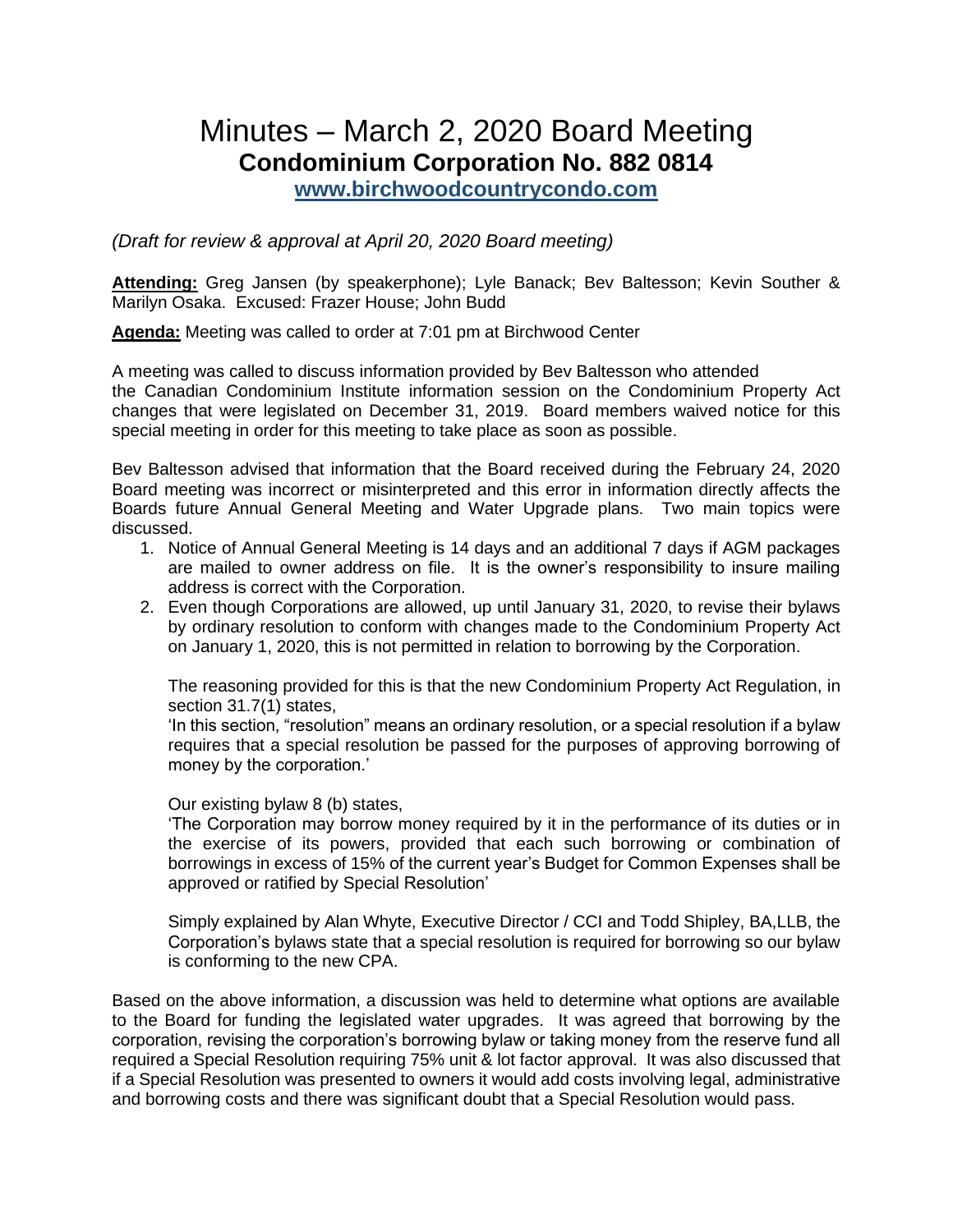Discussion then centered around using a Special Assessment to all lots to fund the water upgrade project. Recent discussions & planning by the Board, Minnow Engineering and Alberta Environment suggest the required upgrades could cost less than previously identified in 2019. Board members present concluded that a Special Assessment needs to be levied against all lots to provide the necessary funding for the water upgrade project. It was also agreed that a letter be drafted to be sent to owners explaining the special assessment amount, reason for the assessment, update on the water upgrade project status and funding logistics, etc.

**Motion:** Greg Jansen moved the Corporation place a Special Assessment on all lots in the plan in the amount of  $$2000 + GST = $2100$  to be used to fund upgrades to our water system and bring it in compliance with Alberta Environment Drinking Water regulations and the Alberta Water Act. Monies from this assessment will be due to the Corporation by May 1, 2020. Seconded by Marilyn Osaka

## **Carried Unanimously**

**Motion:** Kevin Souther moved the Corporation hire a suitable Project Manager for the purpose of managing the water upgrade project. Seconded by Lyle Banack

#### **Carried Unanimously**

The Board briefly discussed the upcoming AGM, previously rescheduled in the February 24, 2020 Board Meeting Minutes, to May 2, 2020 and upcoming Budget and AGM preparation meeting scheduled for March 9, 2020 and agreed the motion to reschedule the AGM to May 2, 2020 should be rescinded.

**Motion:** Bev Baltesson moved to rescind the motion made at the February 24, 2020 Board Meeting, that changed the date of the AGM to May 2, 2020. Therefore, the date of the AGM will be changed back to June 6, 2020, as previously scheduled. Seconded by Lyle Banack.

#### **Carried Unanimously**

**Motion:** Bev Baltesson moved to cancel the March 9, 2020 Budget and AGM preparation meeting as it is no longer required. Seconded by Kevin Souther

#### **Carried Unanimously**

#### **Action Items:**

- Bev Baltesson will contact the Brazeau County Planning and Development department to identify if development permits will be required. Bev will also check with Jerry Wells regarding site sketches & building drawings for proposed new development.

Lyle Banack suggested a separate bank account should be used to track funds for the water upgrade project. Bev Baltesson will contact the bank and Crystal Heck to set up

- account tracking and banking for this project. - Lyle Banack will draft a letter & Special Assessment that will be send to the owners for details and information regarding the Special Assessment. Greg Jansen will assist with this correspondence. Draft will be forwarded to all Directors for approval.
- Kevin Southern will create the necessary RFP's and source a project manager for the water upgrade project. Lyle Banack suggested time would be allotted for discussion of the Water Upgrade Project at the June 6, 2020 AGM and invite the selected Project Manager to the meeting as well.
- Lyle Banack will contact Brazeau County to inquire about any grants or funding options that may have become available since the fall of 2019.